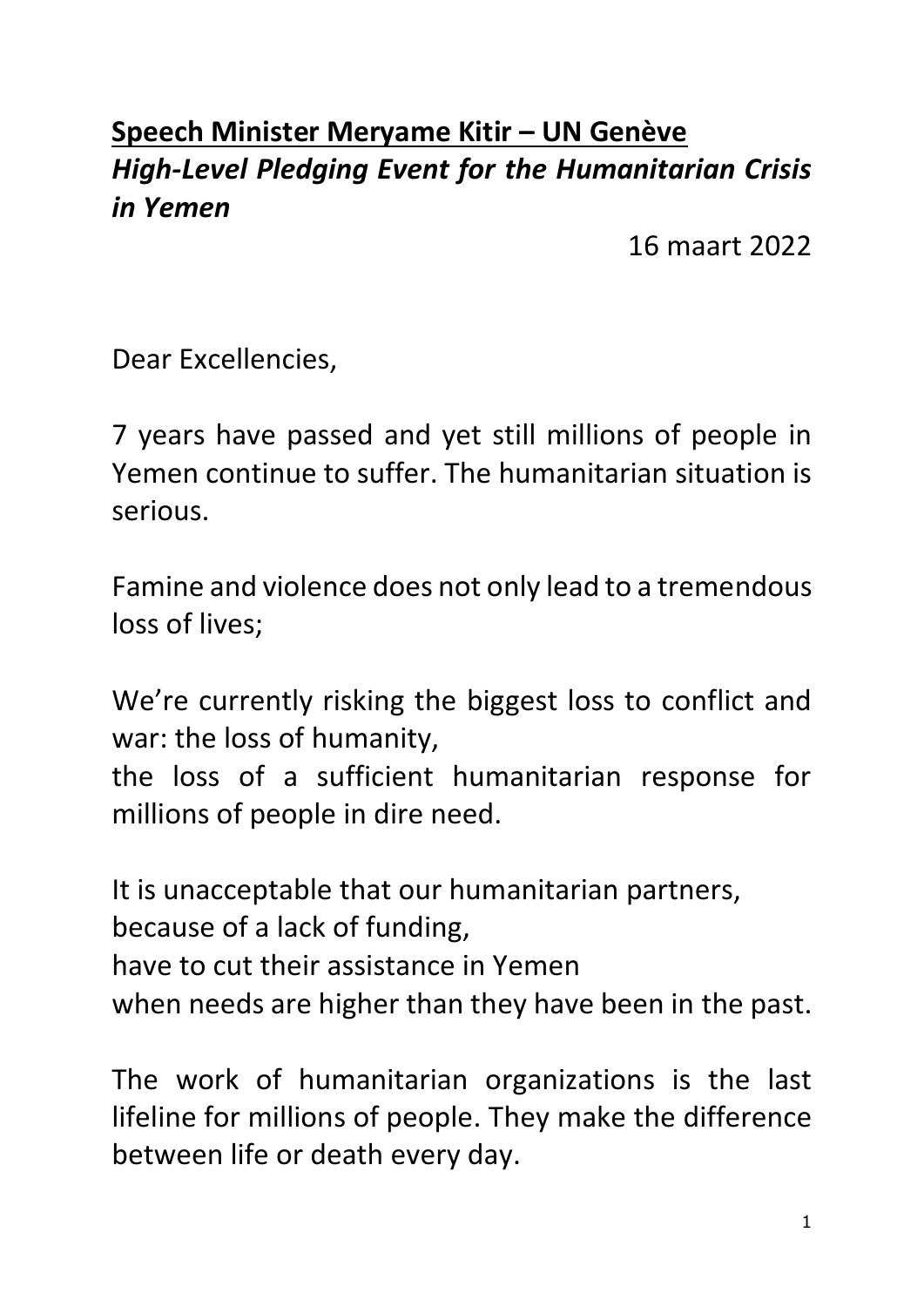The people of Yemen must not be forgotten by the international community, as more recent crises receive more attention.

We should never accept that the needs of one group of people outweigh the needs of others.

All people deserve protection during armed conflict. Because we are all human beings. We are all connected.

This is not mere rhetoric.

It is a bitter reality, as the war in Ukraine is threatening the world's wheat supply

and will almost certainly generate a new humanitarian crisis,

a new food crisis in Yemen and many other regions in the world.

That's why this meeting today is crucial to ensure adequate funding to humanitarian efforts in Yemen.

We cannot lose our urgency to help the people in Yemen when they need our help the most.

That's why Belgium will contribute 5 million euro to the Yemen Humanitarian Fund in 2022 as it did in 2021.